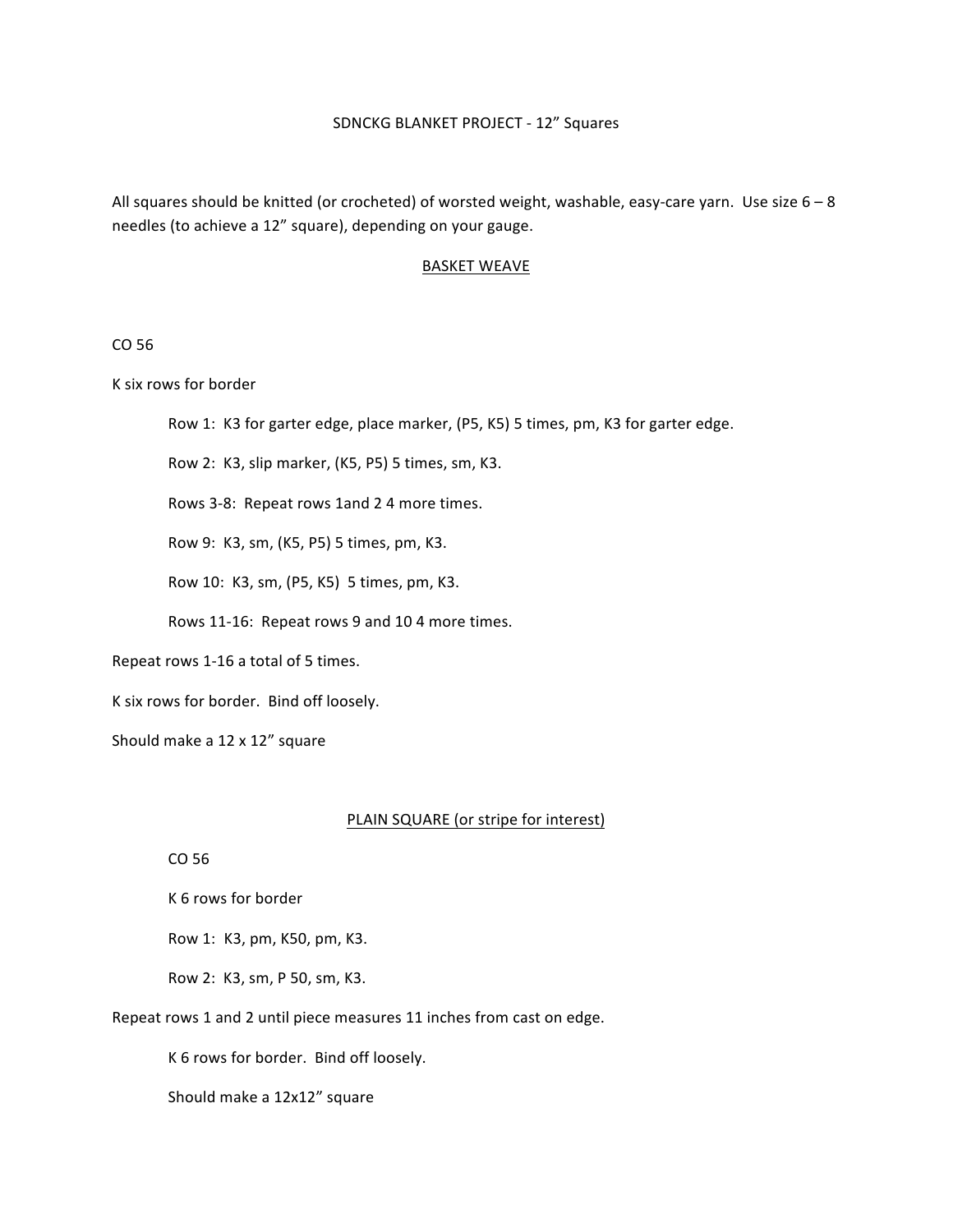All squares should be knitted (or crocheted) of worsted weight, washable, easy-care yarn. Use size 7-8 needles (to achieve a 12" square), depending on your gauge.

#### LADDER SQUARE

CO 56

K 4 rows for border.

Row 1: K5, pm (K12, pm, P1, K1, P1, K1, P1, pm) x 2, K12, pm, K5.

Row 2: K5, sm (P12, sm, K1, P1, K1, P1, K1, sm) x 2, P12, sm, K5.

Repeat rows 1 & 2 until 11-1/2 inches from cast on edge.

K 4 rows for border. Bind off loosely.

### **MOSS STITCH SQUARE**

CO 54

K 4 rows for border.

Row 1: K5, pm, (K2, P2) 11 times, pm, K5.

Row 2: K5, sm, (P2, K2) 11 times, sm, K5.

Row 3: K5, sm, (P2, K2) 11 times, pm, K5.

Row 4: K5, pm, (K2, P2) 11 times, pm, K5.

Repeat rows  $1 - 4$  until  $11-1/2$  inches from cast on edge.

K 4 rows for border. Bind off loosely.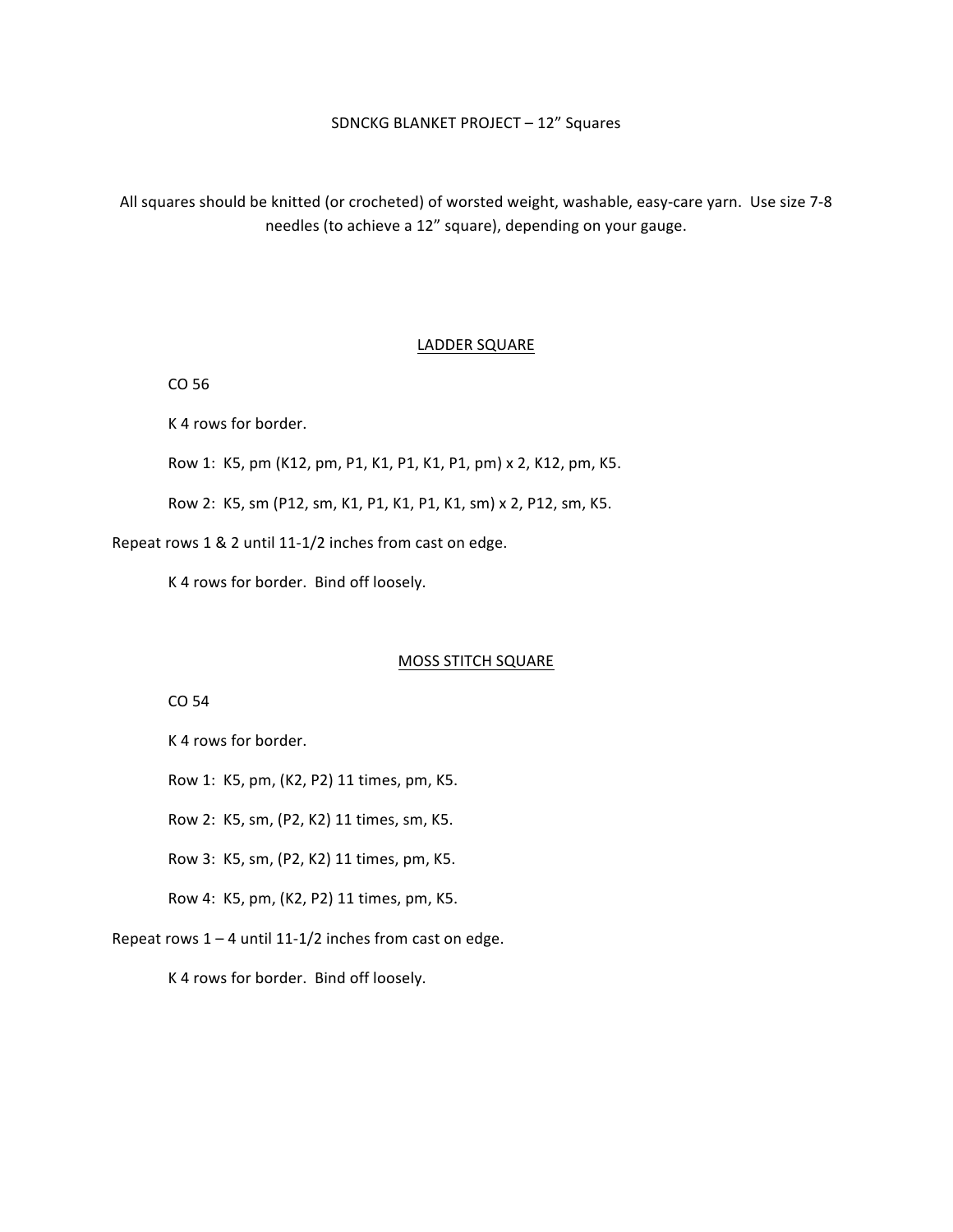All squares should be knitted (or crocheted) of worsted weight, washable, easy-care yarn. Use size 6-8 needles (to achieve a 12" square), depending on your gauge.

# *LIZARD LATTICE*

Cast on 57 stitches

Knit 4 rows in garter stitch for border.

| Row 1:        | K3, place marker (pm), Knit across to last 3 stitches, pm, K3.        |
|---------------|-----------------------------------------------------------------------|
| Row 2:        | K3, slip marker (sm), Purl across to marker, sm, K3                   |
| Rows 3 and 4: | Repeat Rows 1 and 2, maintaining 3 garter stitch border on each side. |
| Row 5:        | P3, sm, (K3, P3) across to marker, sm, K3.                            |
| Row 6:        | K3, sm, Purl across to marker, sm, K3.                                |
| Rows 7-10:    | Repeat Rows 5 and 6 twice.                                            |
| Rows 11-13:   | Repeat Rows 1-3.                                                      |
| Row 14:       | K3, sm, P3, (K3, P3) across to marker, sm, K3.                        |
| Row 15:       | K3, sm, Knit across to marker, sm, K3.                                |
| Rows 16-18:   | Repeat rows 14 and 15 once, then repeat Row 14 once more.             |

Repeat Rows 1-18 until square measures approximately 11-1/2" from cast-on edge, ending by working Row 13. Knit 4 rows for garter border. Bind off all stitches.

## Corner to Corner Square

### Cast on 3 stitches.

Row 1: Knit 1, kfb, knit 1.

Row 2: Knit 1, kfb, knit 2.

Row 3: Knit 2, YO, knit to end of row.

Row 4: Knit 2, YO, knit to end of row.

Continue until each side equals 11-1/2 inches. Then begin decreasing.

Decrease row 1: Knit 1, knit 2 tog, YO, knit 2 tog, knit to end of row.

Decrease row 2: Knit 1, knit 2 tog, YO, knit 2 tog, knit to end of row.

Continue until 3 stitches remain. Bind off.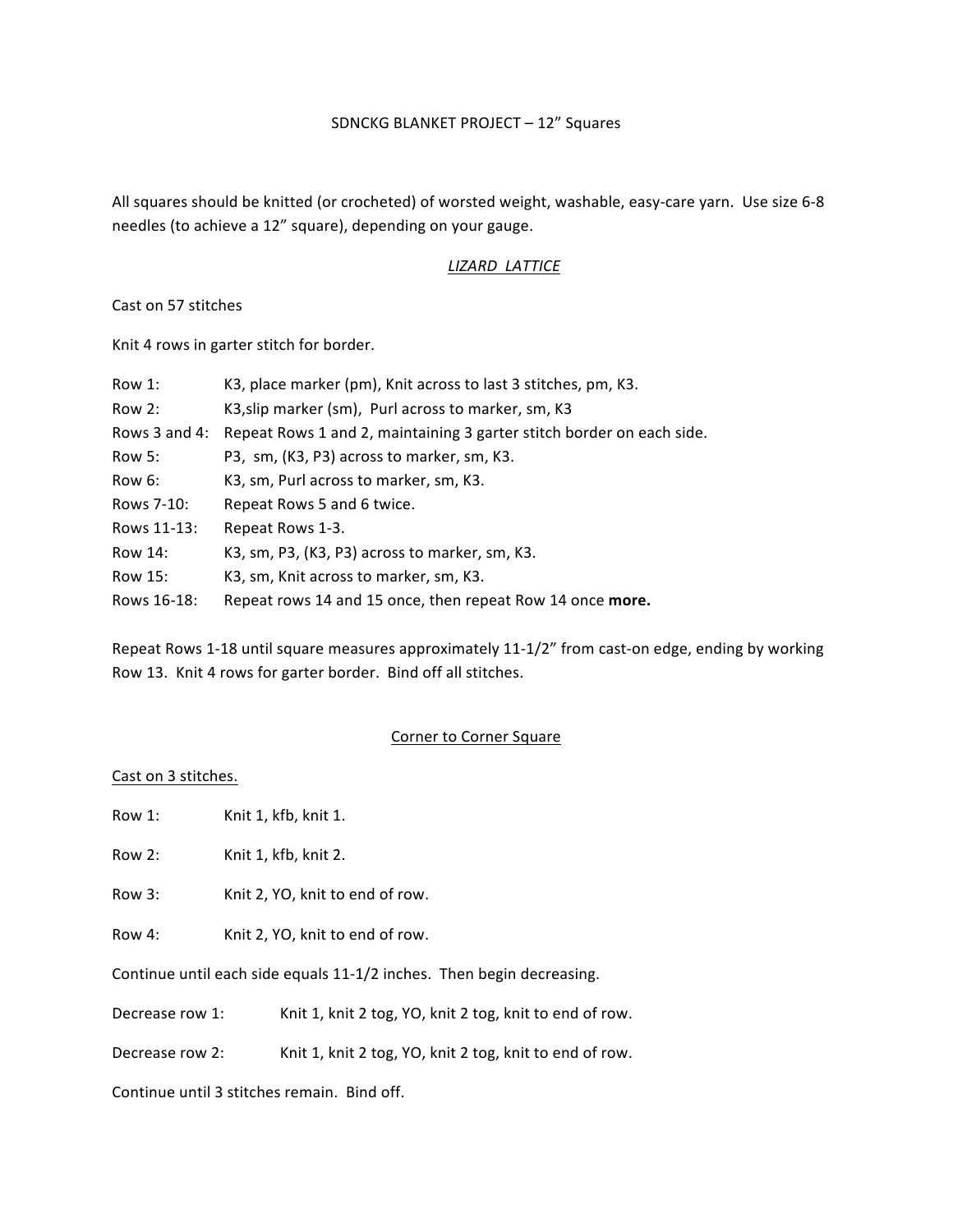All squares should be knitted (or crocheted) of worsted weight, washable, easy-care yarn. Use size 6-8 needles (to achieve a 12" square), depending on your gauge.

# ELM SEEDS

*Cast on 52 stitches.*

Knit 4 rows in garter stitch for border. Then maintain 2 stitches each end of every row for garter stitch border, using markers if necessary.

Pattern, (48 stitches within the garter stitch border):

Row 1: (Right side): Knit across. (Don't forget 2-stitch border at each end.) Row 2: P1, YO, P2, pass YO over the P2, \* P2, YO, P2, pass YO over the P2; repeat from \* across to last 4 stitches, P4. Row 3: Knit across. Row 4: Purl across. Row 5: Knit across.

Row 6: P3, YO, P2, pass YO over the P2, \*P2, YO, P2, pass YO over the P2, repeat from \* across to last 2 stitches, P2.

Row 7: Knit across.

Row 8: Purl across.

Repeat Rows 1-8 until square measures approximately 11.5 inches from cast on edge, ending with 4 rows of garter stitch. Bind off.